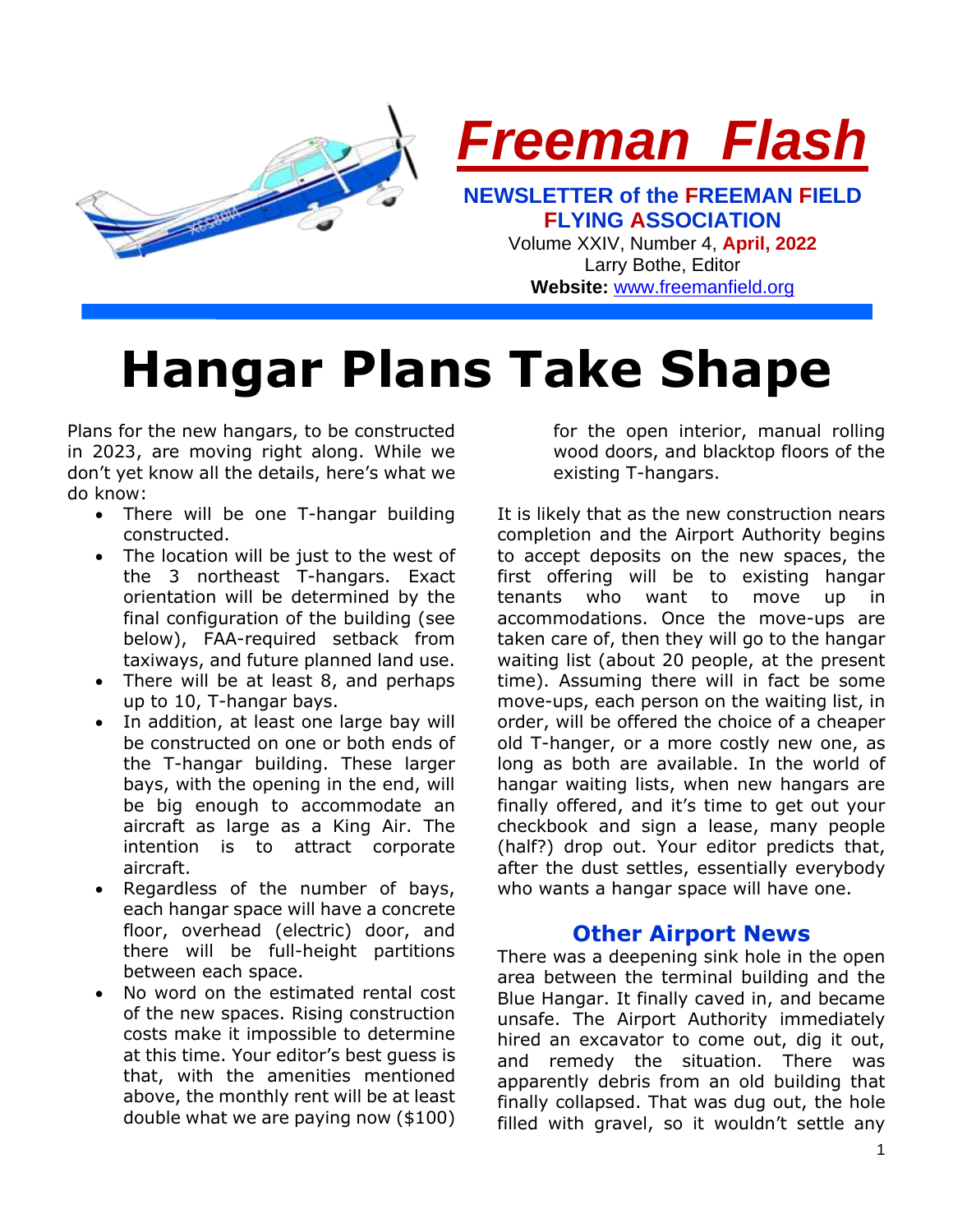further. Topsoil was put back over the gravel, and grass seed planted. Fixed.

## **FAA Wright Brothers Master Pilot Awards**

Besides your editor, Gregg Pardieck and Dr. Bob Walker, we have identified a 4<sup>th</sup> qualified award recipient; Joe Litz. Joe is the husband of Penny Litz, who often comes to FFFA meetings, and helps with Airplane Ride Day.

The challenge is to get people to do the paperwork in order to apply for the award. What is necessary is to get 3 letters of reccommendation, write a narrative of your flying career, fill out an application form, and attach copies of you pilot certificate and some pages from your logbook. The basic eligibility criteria to receive the award is that you have been flying for 50 years (since first solo), and haven't done any terrible things with airplanes. If you're interested, let me know, and I'll help you get started on the paperwork to receive the award. [LBothe@comcast.net](mailto:LBothe@comcast.net)

The status of my own application is that I just received my 3rd recommendation letter (thanks, Gregg Pardieck), and I have most of my narrative written (easy for me; it comes from a magazine article I wrote in 2016). All I need to do is update the narrative (I got as far as moving the file to my desktop  $\odot$ ) and do the application and copies.

### **FFFA News**

**Dues status**: The 2022 dues campaign is over. Only one person dropped out. About half of our members are paid beyond 2022. We're good.

**April meeting, on 4/14:** After dinner at San Marcos, we headed over to the museum. We had a discussion about why we do certain common things in VFR flying. Most of it centered around communications at both towered and non-towered fields.

**Next meeting, May 12th:** We'll start out at San Marcos for dinner ay 5:00PM. Please join

us. After that we're off to the museum for the formal meeting at 7:00. We will definitely talk about the upcoming Museum Airplane Ride Day. Any other topics or programs will be announced with the meeting reminder message early next month.

## **FFFA Member Activities & Accomplishments**

For the first time in quite a while, Helmet Weislein and your editor did not fly anywhere for food in the past month. Helmut, however, has been working on and flying his recentlyacquired glider. He is pictured below, in the glider, with "UPS" Bob Walker looking on. And you should take notice of UPS Bob, because he's the person responsible for excellent glider articles we get to read each month.



Helmut Weislein, in glider, and "UPS" Bob Walker Picture by John Uhl, submitted by Steve Morse

Part of the reason for no food flights is that you editor hasn't flown at all in April, due to having cataract surgery. Both eyes have new lenses, and the distance vision is very good. Absolutely no discomfort. Now I'm on hold for the 2 weeks before the examination for new, prescription glasses. The glasses are necessary to fix astigmatism and for close work. I can't wait!

## **Aviation Humor**

No humor items this month.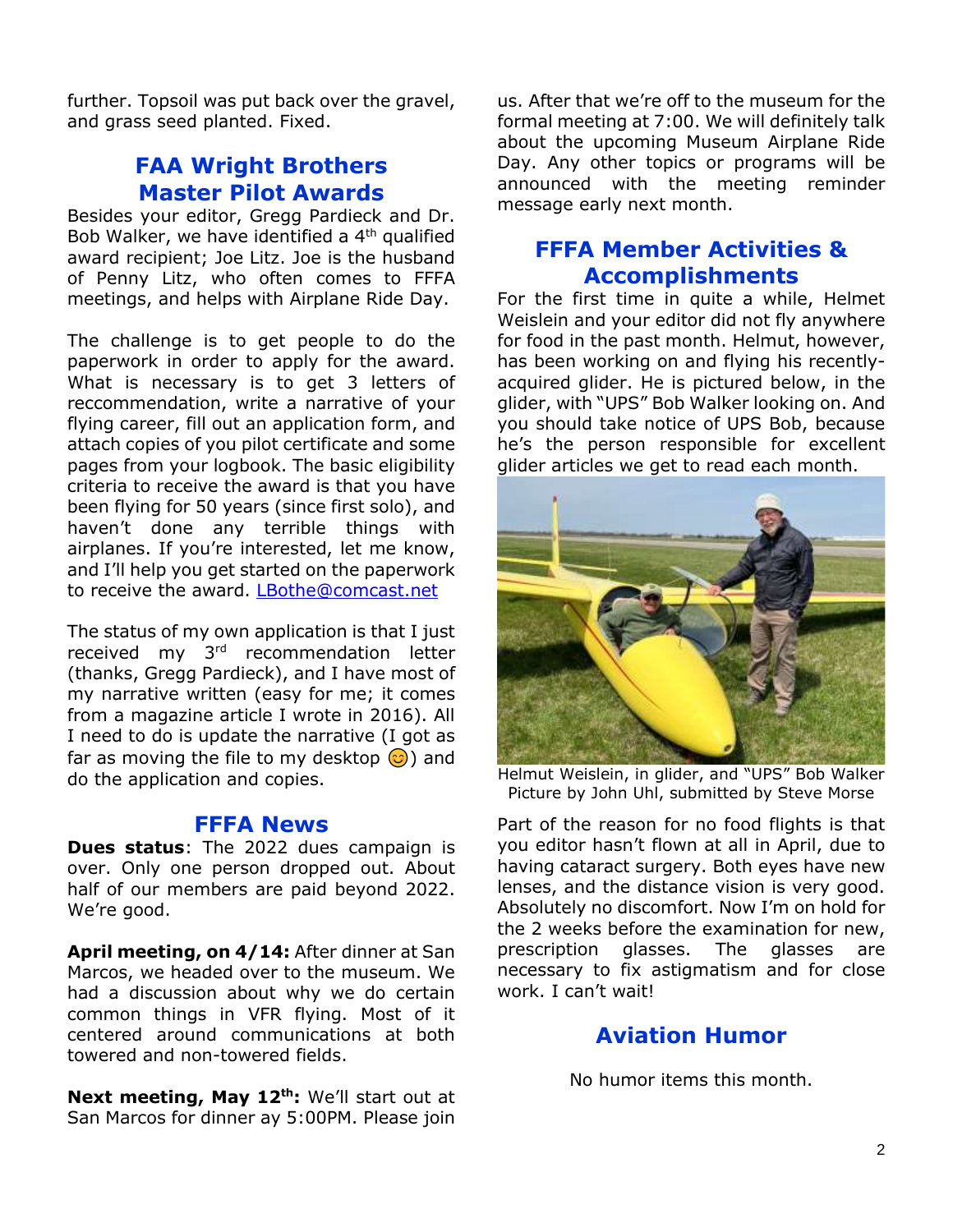# **LSC Glider News – Spring Break with a Glider**

By Bob Walker ("UPS Bob")

During the last week of March, Dr. Bob Walker and I met up for some warm weather soaring at New Hibiscus Airpark, about eight miles west of Vero Beach Airport, in Florida. This article covers the challenges of towing a glider across the country, and flying in a new location.

**Packing Up the Glider** Moving a glider across the country requires special equipment and methodical planning. The first step is to ensure the trailer is in good shape. Tires (including the spare), wheel bearings, brakes and lights should be in good condition. The emergency lane of a six-lane interstate is no place to perform repairs.

The glider must be carefully disassembled and packed away in the trailer. The cockpit should be emptied of heavy items such as wing pins, water bottles and the parachute. The fuselage and wings must be secured to prevent movement on rough roads. A cover is placed over the canopy to prevent damage during loading and unloading.

After the glider is safely packed away, it's important to take inventory of the tools and parts necessary to reassemble the glider. After a few times of forgetting things, I finally created a checklist. A few years ago, I arrived at Minden, Nevada and found that I left the trailer keys at home! Overnight shipping is a wonderful thing, and Brown is a good color.

**On the Road** I'll be honest, towing a glider on busy highways makes me nervous. For this reason, I plan routes and driving times to minimize traffic. The long trailer seems to attract attention. A few times a day, someone will momentarily pace alongside the trailer, beep and then speed by. I'm left wondering whether this was a "hi there" beep or a "your tire is on fire" beep. (Ed. hint: Bob, it's time to get worried when they beep and *point*!)

Stopping for gas can also be stressful. I always look for truck stops where I won't have to back up. In spite of careful planning, I usually find myself backing up at least once during a long trip. Since I'm a terrible backer, the trailer seems to have a mind of its own it could go left, right or straight to the rear. Meanwhile, the other drivers become highly impatient and begin zipping around the trailer like mad hornets. Invariably, a few drivers will communicate their innermost feelings with long blasts of their horn.

**"You Have Arrived"** The long drive is over, and it's a huge relief to arrive at the destination and park the trailer. Now it's time to reassemble the glider, do a preflight and find a tie-down spot. Before the first flight at a new airport, it's important to get a thorough briefing on local procedures. This is also a good time to learn about special use airspace, local airports and traffic. Off-airport landings are not recommended.

**New Hibiscus Airpark (X52)** New Hibiscus Airpark is only 8 miles west of Vero Beach, an area with dense training, jet traffic, and home to Piper Aircraft. Runway 18/36 at Hibiscus is grass and 3,100 feet long. The surrounding terrain is flat with very few manmade obstacles. In addition, there are many small private airports in the area. However, much of the area is alligator infested swamp.

Treasure Coast Soaring Club operates from X52 and uses a 250 HP Piper Pawnee to tow. Zoom! What a great towplane – the acceleration is fantastic! On weekends, the club has a handful of student flights. Good soaring days bring out local pilots with their own ships. It's a very active club with a friendly and helpful crew. During our ten-day stay, Bob and I had nine flights each. Most of the days were very windy (i.e., greater than 20 knots), but the quick acceleration of the Pawnee made for safe, controllable takeoffs.

**My Obligatory ADS-B Plea** Dr. Bob and I have ADS-B out and in. ATC and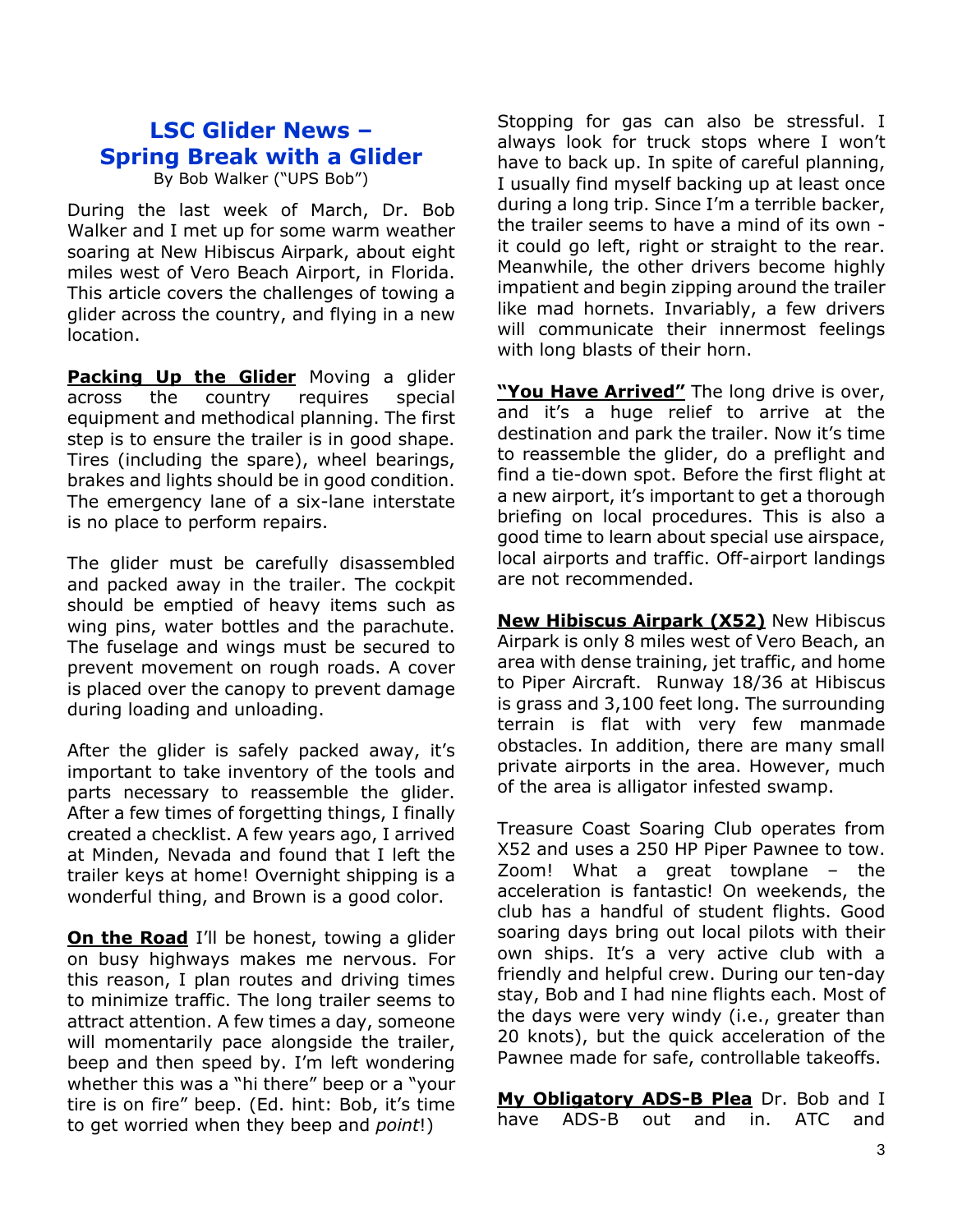appropriately equipped aircraft can see us! In addition, our Mode S/ADS-B out transponders communicate directly with TCAS systems installed in jet aircraft. TCAS can provide the jet with TA (traffic advisories) and RA (resolution advisories) to avoid glider conflicts. Our gliders also have ADS-B, ADS-R and TIS-B in. This enabled us to see most of the surrounding traffic. ADS-B out and in significantly enhances safety when flying in areas of dense traffic. (Ed note: It can also be overwhelming. It is difficult to visually acquire all the traffic shown on the screen. This can be quite disconcerting.)

**Conclusion** Visiting and soaring at other airports can be challenging, fun and educational. You simply need a reliable trailer, good backing-up skills, and a little gas money. For me, even with only 2 of the 3, it's the perfect vacation. ….. Fly safely!

#### **Museum Archives News of the Freeman Army Airfield Museum**



*The Freeman Army Airfield Museum is a completely separate entity from the Freeman Field Flying Association. Some of our board members (L. Bothe, K.* 

*James) overlap. The FFFA on occasion supports the museum with gifts of money for worthy projects. FMI [www.freemanarmyairfieldmuseum.org.](http://www.freemanarmyairfieldmuseum.org/)*

The past month has been marked mainly by administrative activity.

- The museum's Privacy Policy has been revised, reviewed by the Board, and a copy given to legal counsel.
- A 2-page listing of the various Buildings & Grounds maintenance tasks has been developed. This will help volunteers get these things done on a timely basis. Volunteer Gary Fuquay is taking over the building maintenance tasks.
- Dan Kiel, after many years of service, has resigned from the Board. Dan will stay on as a volunteer, and help us as necessary, like for Airplane Ride Day.
- Michael Knecht (recruited by Dan) will join the Board in May.
- Director Tom Oktavec has taken over management of the museum Gift Shop. He has already added a series of less-expensive airplane prints for sale, chosen/ordered select toys for kids, and ordered additional T-shirts. He's working up an order of DVDs. Other items were inventoried and found to be in good supply. ….. Besides taking over the Gift Shop, Tom will be answering the museum phone; forwarded to his cell phone. Larry Bothe had been doing that for 3 years; it was time for someone else to take a turn. Since most requests for tours come in by phone, Tom is also now the defacto tour coordinator.
- Director Karen James is working on improving the Membership Program, after it got off to a kind of rocky start in February. ….. Karen will also monitor and respond to museum email.
- Director Vern Seibert will check the museum's mailbox almost every day.
- Being relieved of some of the functions listed above will allow Larry Bothe to concentrate on the core functions of Curator and Treasurer.
- Airplane Ride Day pilots, airplanes, and ground volunteers are being solicited.

There was only one new display created in the past month. That's a framed collage of military paper currency that was used in the Pacific Theater during WWII. It is hanging on the outside of the acoustical partition around the staff area in the Library Room.

### **Airline Perspective –** Cancelled Flight!!! by Adam Springmeyer

They say *April Showers Bring May Flowers*. I can tell you that we have been getting a lot of that in the Pittsburgh area. We have had only 4 clear and sunny days this entire year, and officially had more cloudy days than Seattle, WA. So, come out to Pittsburgh and enjoy our hospitality, as our weather is not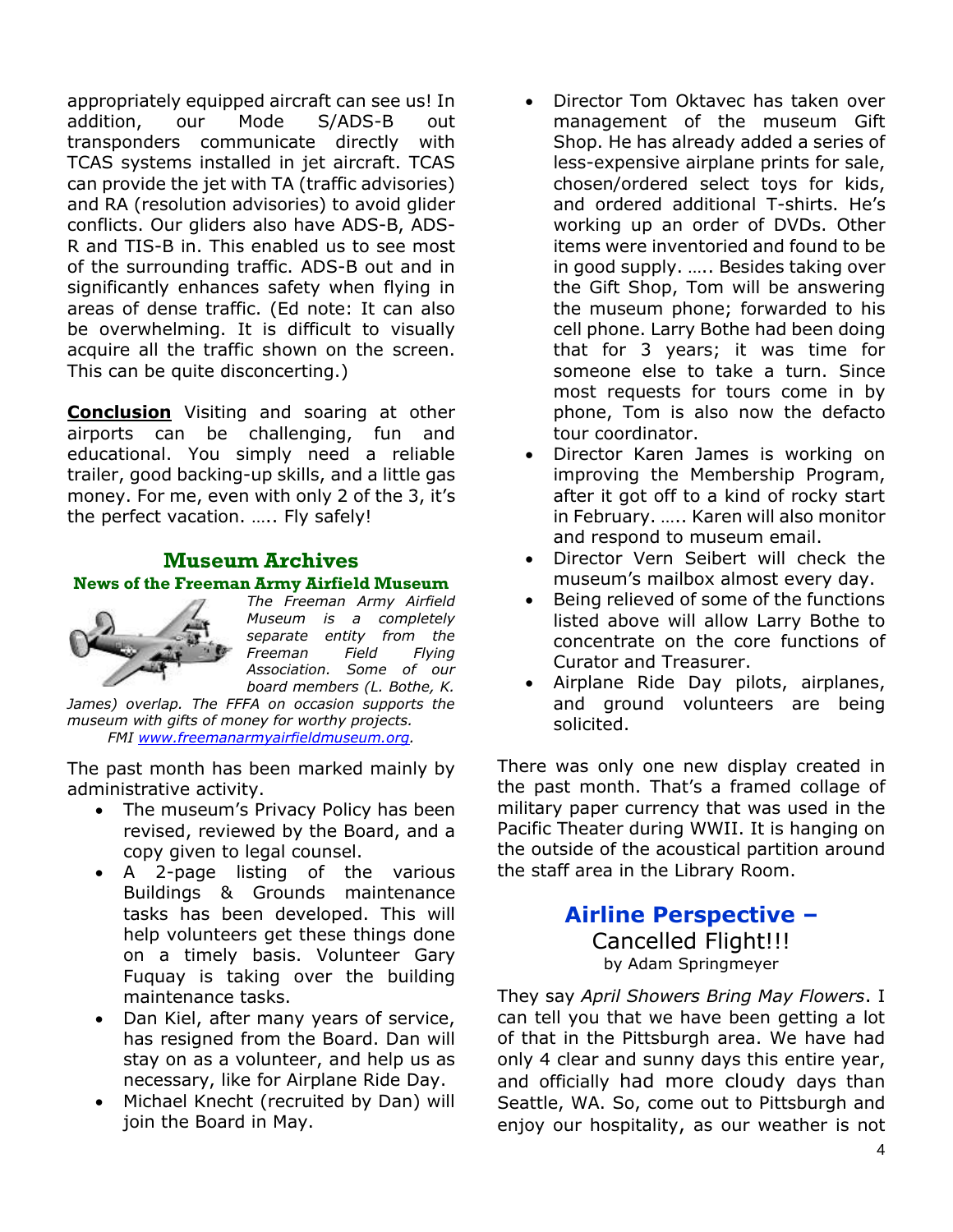our biggest selling point!!! ….. This month we have some updates on previous news, and also a report on how the pilot shortage is affecting air travel.

We previously reported that Frontier would buy 51.5% of Spirit Airlines, and the two airlines would merge. But now JetBlue has come into the game with more cash than Frontier, offering to buy over 85% of Spirit. It is still unclear which of these mergers is going to happen.

Here's an example of what can happen to employees when airlines merge: An internal source at Spirit told me that their May flight attendant schedules were set for mostly day trips out of Atlanta (ATL). He also said that in the expected merge, he was no longer able to hold Detroit (DTW) as his base, and was merged into the Fort Lauderdale (FLL) base. He was originally only 160 slots from holding a Captain's bid, but now that could be in jeopardy. ….. We'll keep following this story as it develops.

We just finished the Easter Holiday, and Spring Break will soon be Summer Vacation. Most of my flights these past 2 weeks have been full or oversold. The only time we see open seats is due to missed flights at the hub cities. The question is: Does this indicate that traveling is back? Does the rising cost of gasoline, or inflation, have any effect? Does extending the Federal Mask Mandate until May 2nd matter? **(FLASH: The airline mask mandate was found unconstitutional by a Florida federal judge, and dropped on 4/18. Ed.)** There is an increase in business travel, which is putting a greater demand on every seat. The price of tickets has not yet gone up a great deal. The answer is, "it's too soon to tell."

However, the one thing we are noticing is the lack of staffing at all levels; pilots, flight attendants, mechanics, dispatchers, and ground personnel. Hiring has been going on like crazy in every field for every airline. The

biggest delay is the amount of time it takes to get a new person up to speed, and the number of people it takes to get it accomplished. Here's a compilation of how many pilots it takes to create new pilots.

- You have a class of new hire pilots. Some classes may be as large as 48 people. First, you must have an instructor who is a qualified pilot to teach the class. That's 1 pilot.
- After the ground school on systems and procedures, the class is divided into groups of 2. Thos 24 pairs have to each be run through the ground (cockpit procedures) and flight simulators. There are 4 of each kind of sim. That's 8 more instructors; now we're up to 9 instructor-pilots.
- When the training is complete, you need examiners to issue the type ratings. This can be done by a minimum of 2 examiners over the course of the entire class. Now we're up to 11.
- Finally, the new pilots will have to accomplish Line Operating Experience. This requires 1 Line Check Airman (LCA) for each new First Officer. As this takes up to 25 hours of flight time to finish training, you will need a minimum of 12 LCA to get through each class.

This makes the grand total of 23 instructors to teach the new hires. This is 23 pilots that could have been used flying passengers. Therefore, hiring new pilots initially hurts the flight schedule, until the newbies are fully trained and functional on their own. All this training is making airlines pull down their schedules for the next several months. JetBlue announced they are going to cancel 9% each week. Southwest has announced they will cancel the same amount if not more. I am sure more and more airlines will cancel flights until staffing gets back to the appropriate levels.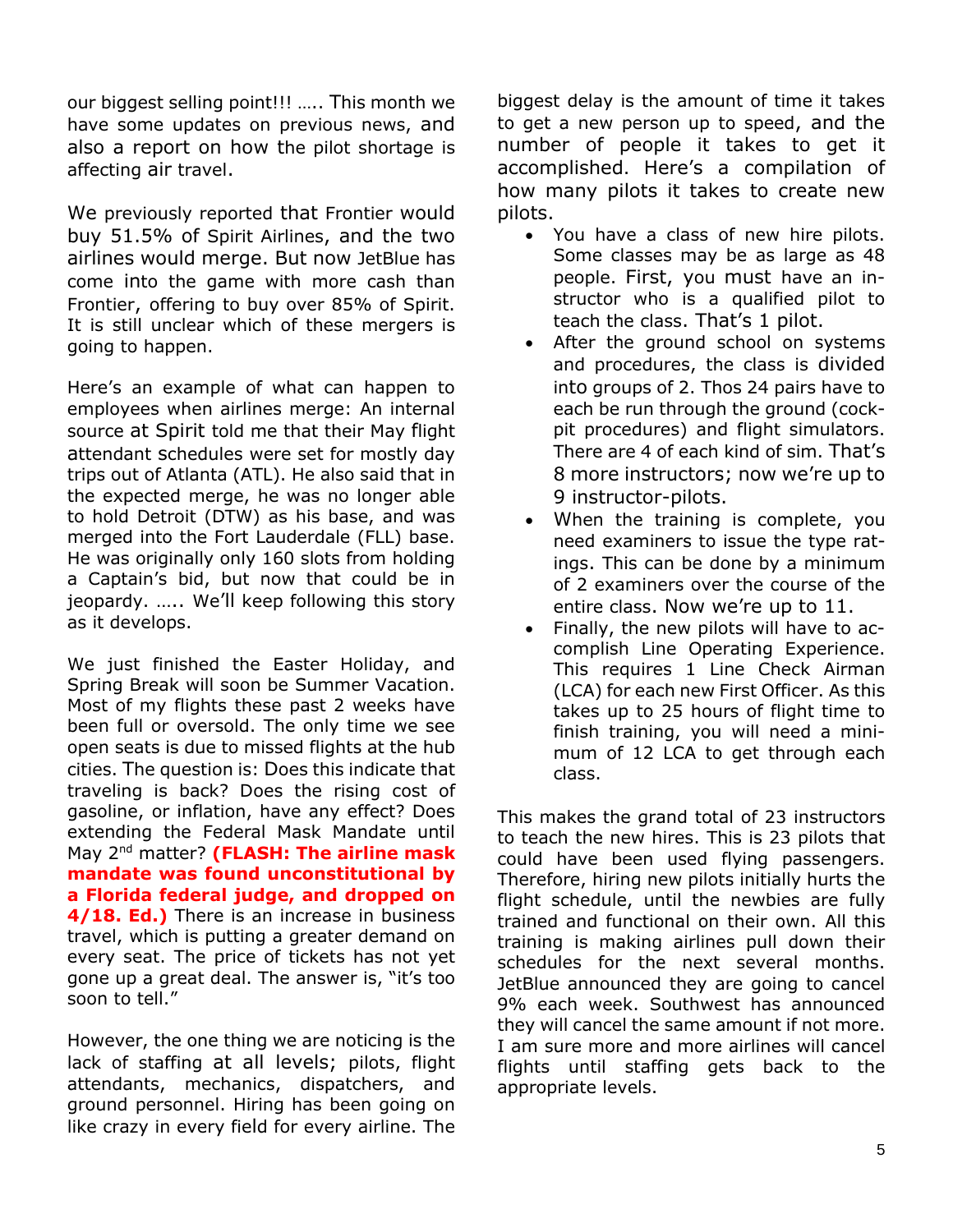I would like to thank each and every member for reading these articles. I would also like to thank all the members who sent in requests for different topics. If you have any questions that you would like answered, please email me at [adam.springmeyer@gmail.com.](mailto:adam.springmeyer@gmail.com) Fly Safe, and Blue Skies.

## **Interesting Aviation Links**

**Pima Air Museum**; 16 min. video of the museum, much of which is outdoors. Submitted by Tom Miller.

<https://youtu.be/7TCTdGn7dJc> **Bonus**: Video tour of the B-29 *Sentimental Journey*, also located at Pima Air Museum. Tom sent this as well. <https://www.youtube.com/watch?v=6TcTDd2v090>

Ed. Note: I have been to the Pima Air Museum twice. It is in Tucson, AZ, which is where my college roommate settled after retiring from the Air Force. Tucson is also the home of Davis-Monthan Air Force Base, and AMARC, the Aircraft Maintenance And Regeneration Center, better known as *The Boneyard*. The Pima Air Museum is definitely worth seeing, and they have an agreement with AMARC to take people on bus tours of the Boneyard. Go there. It's neat!

**Museum Airplane Ride Day** is Saturday, June 4<sup>th</sup>. For those of you who usually help with that activity, or would like to help, please save the day. Contact Larry Bothe at 812-521-7400, or email [LBothe@comcast.net.](mailto:LBothe@comcast.net) Thanks for your help.

## **Announcements, Sell/Buy**

**Seymour Glider Operation Information** The Louisville Soaring Club would like aircraft flying at SER to know that the gliders almost always operate off runways 14/32. However, that does not mean that the wind favors 14 or 32. The gliders and tow plane use 14/32 because it is convenient to where the gliders are stored. … All the gliders have radios. When approaching the field, especially on weekends, call addressing *Seymour Glider Operations* and ask where the gliders are; they will tell you. It actually works best, when glider operations are in progress, for power planes to use 5 or 23. FMI [www.soarky.org,](http://www.soarky.org/) or call Mike Carlson, President, 502-321-6349.

#### **FFFA Officers - Contacts**

**Karen James**, President, 812-498-4482 [Flygirl172@me.com](mailto:Flygirl172@me.com)

- **Jan Sipes**, Vice President, 812-522-9446 [sipesj@hotmail.com](mailto:sipesj@hotmail.com)
- **Brett Hays**, Secretary, 812-528-2186 [brett@bretthays.law](mailto:brett@bretthays.law) **Larry Bothe**, Treasurer/Membership, 812-521-7400 [LBothe@comcast.net](mailto:LBothe@comcast.net)
- **Barty Moffett**, Board, 812-528-0012 [barty@barty.com](mailto:barty@barty.com) **Tom Hallow**, Board, 812-569-4293
- [hallow1950@gmail.com](mailto:hallow1950@gmail.com) **Zach Grant**, Board, 317-201-4293
- [L1011jock@sbcglobal.net](mailto:L1011jock@sbcglobal.net)

### **Local Event Calendar at a Glance**

**FFFA meeting, on May 12th**, 7:00PM, at the museum. Dinner before the meeting at San Marcos, 5:00PM.

May 14, Bishop fly-in, Madison, IN IMS\* **Jun 4, Airplane Ride Day, SER\***

Benefit Freeman Army Airfield Museum Jun 18, Flapjack fly-in breakfast, OVO Jul 19, Hagerstown (IN), Flying Circus, I61 Jul 25-31, AirVenture 2022, OSH Sep 3-5, Red Stewart fly-in, 401\*\* (Air show on 9/3) Sep 8-10, Midwest LSA Expo, MVN Sep 10-11, Greencastle, IN Airport Davs\* (Biplane rides on Sept.  $10<sup>th</sup>$ ) Sep 19-25, Triple Tree fly-in, SC00 Sep 24, Madison Air Show, IMS\*\*

\*\* Two asterisks mean Cliff Robinson will be performing an air show at that event; \*one asterisk means Cliff will be there offering Stearman rides, but no air show. If you want to see world-class aerobatics with no admission charge, attend one of the air shows.

#### **Cliff Robinson Aerobatics**

Open cockpit bi-plane rides in 500HP Stearman. Acro and tailwheel training in Super Decathlon. Cliff Robinson, Madison, IN 812-701-9990 [cliffrobinsonaerobatics.com](http://cliffrobinsonaerobatics.com/)

#### **Cherry Hill Aviation**

Aircraft Maintenance & Annual Inspections Tube & fabric work a specialty Aircraft sales, rental & flight instruction **Lance Bartels 812-322-6762**